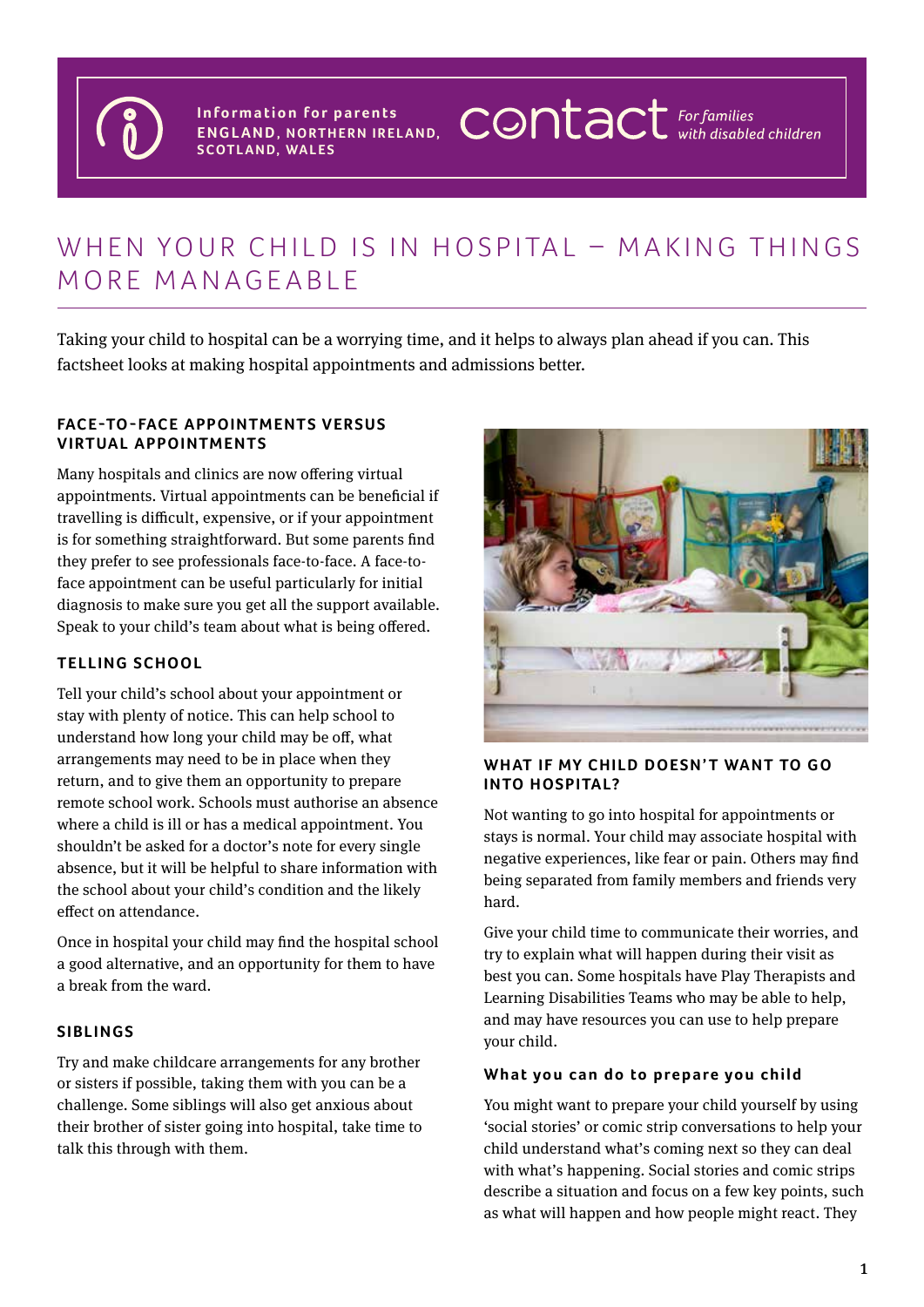aim to increase a child's understanding and make them more comfortable in different situations. You could also use "now/next" visual timetables, apps or videos to prepare them. We've listed some resources below.

#### **Resources to help**

## **The National Autistic Society**

Information on social stories and comic book conversations **[autism.org.uk.](https://www.autism.org.uk/advice-and-guidance/topics/communication/communication-tools/social-stories-and-comic-strip-coversations)**

### **The Council for Disabled Children**

Information on now/next time tables **[councilfordisabledchildren.org.uk](https://councilfordisabledchildren.org.uk/sites/default/files/uploads/Visual%20Timetables%20Resource.I%20CAN.FINAL.pdf
)**

### **My Hospital Journey colouring book**

For children to take with them to hospital about what will happen and who will be there, with activities to complete. **[mefirst.org.uk](https://www.mefirst.org.uk/resource/my-hospital-journey/)**

### **Hetty's Hospital**

Free interactive app designed to help children reduce their anxiety when visiting hospital **[mefirst.org.uk](https://www.mefirst.org.uk/resource/hettys-hospital-app/)**

### **What? Why? Children in hospital**

Short videos to help children prepare for many common procedures. They also have a section on anxiety with mindfulness relaxation videos you can play your child. **[whatwhychildreninhospital.org.uk](https://www.whatwhychildreninhospital.org.uk/)**

# **BEFORE YOU GO**

If your child is to be admitted to hospital, telephone ahead to let them know your child has additional needs.

Ask for a pre-admission meeting with a senior nurse on the ward where your child will stay to discuss your child's additional support needs. If your child has a learning disability, ask if the hospital has a Learning Disability Nurse and try to speak to them as well. They can be very helpful in liaising with hospital staff to make sure the stay is less stressful for your child.

Write down all the things that your child might find particularly stressful and how they are likely to respond. Take this with you. It is also useful to take this with you if your child has to go to hospital in an emergency.

# **Hospital passports**

Some hospitals have their own hospital 'passports', which can include information about your child's needs, what treatments they're receiving and from which different professionals.

The passport is also useful in explaining what might upset your child, how they express themselves, routines they follow and how to tell if they're in pain. You can bring this to GP or hospital appointments.

Download a **[hospital passport template](https://www.mencap.org.uk/advice-and-support/health/health-guides)** from Mencap.

## **GETTING THERE**

Travelling to medical appointments can be costly. Some hospitals will offer discounted parking fees to parents, or you may be able to claim a refund of reasonable travel costs to attend hospital appointments if you receive a qualifying benefit, or if you meet the NHS low Income Scheme criteria. Some grant-making organisations give grants to help traveling to and from hospital stays and appointments.

### **WHERE TO STAY**

If your child is staying overnight or longer in hospital, you will want to think about accommodation. Generally wards will guarantee that one parent will be able to stay with your child – this may be at their bedside in a chair or fold out bed. The hospital may be able to offer you space in their parent or family accommodation if it is available. Depending on the hospital, there might be charity owned accommodation close by, such as Ronald MacDonald house, or the Sick Children's Trust. Contact your child's ward to ask about these options.

#### WHAT TO BRING

- *• Your child's medicines*
- *• Any specialist equipment needed*
- *• Your Child Health Record (red book) or Hospital Passport – these can be really useful*
- *• Daytime and night time clothes you may be asked to stay in even if it's a day appointment*
- *• Nappies or pads and wipes to last for your whole stay*
- *• Toothbrush, toothpaste and other wash things*
- *• Any bottles or cups that your child prefers*
- *• A favourite toy*
- *• Don't forget to pack for yourself as well!*